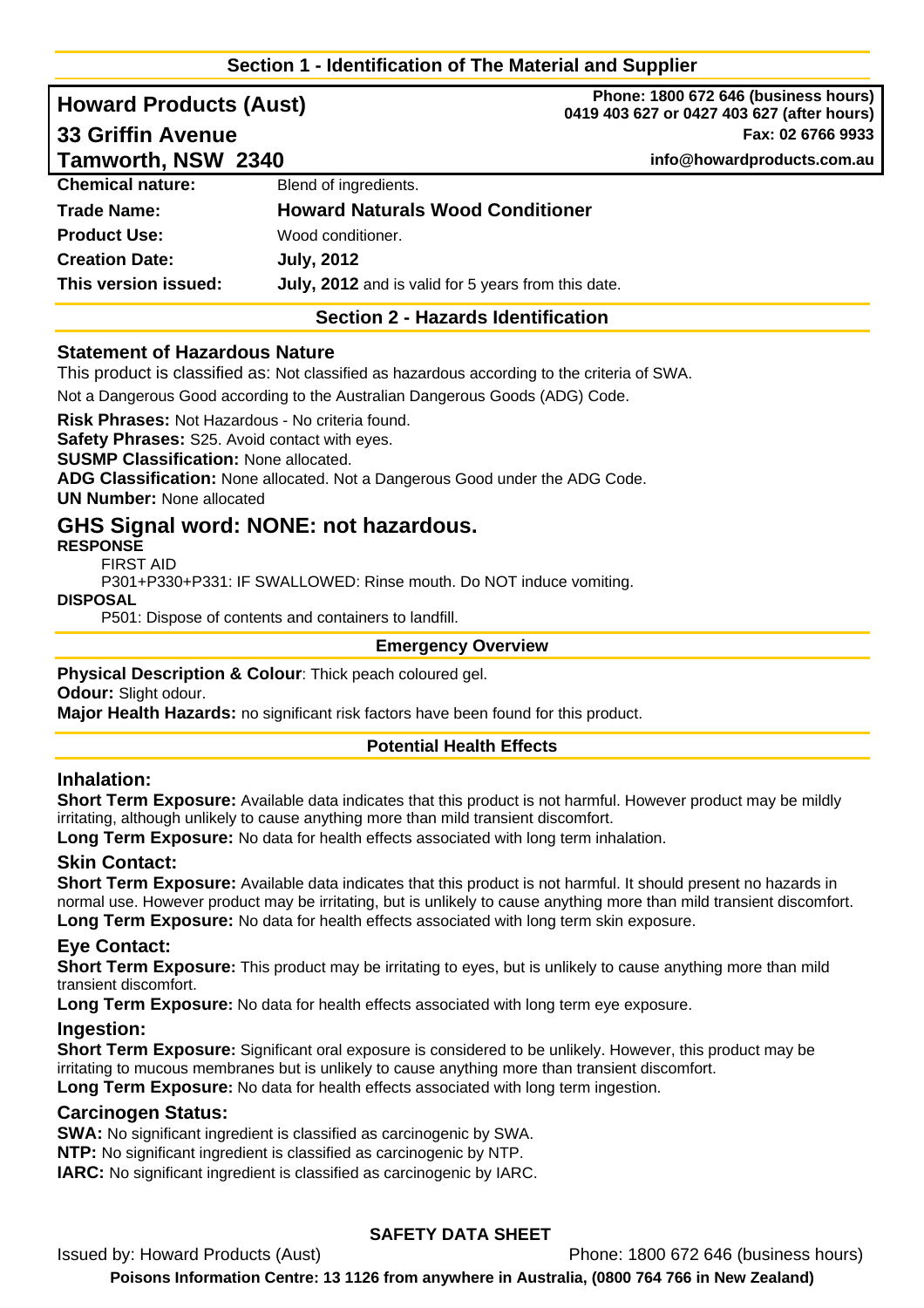### **Section 3 - Composition/Information on Ingredients**

| Ingredients                        | <b>CAS No</b> | Conc.% | TWA (mg/m <sup>3</sup> ) STEL (mg/m <sup>3</sup> ) |         |
|------------------------------------|---------------|--------|----------------------------------------------------|---------|
| Methyl palmitate                   | 67762-38-3    |        | not set                                            | not set |
| Soybean oil, polymerized, oxidized | 68152-81-8    |        | not set                                            | not set |
| Other non hazardous ingredients    | secret        | to 100 | not set                                            | not set |

This is a commercial product whose exact ratio of components may vary slightly. Minor quantities of other non hazardous ingredients are also possible.

The SWA TWA exposure value is the average airborne concentration of a particular substance when calculated over a normal 8 hour working day for a 5 day working week. The STEL (Short Term Exposure Limit) is an exposure value that may be equalled (but should not be exceeded) for no longer than 15 minutes and should not be repeated more than 4 times per day. There should be at least 60 minutes between successive exposures at the STEL. The term "peak "is used when the TWA limit, because of the rapid action of the substance, should never be exceeded, even briefly.

## **Section 4 - First Aid Measures**

#### **General Information:**

You should call The Poisons Information Centre if you feel that you may have been poisoned, burned or irritated by this product. The number is 13 1126 from anywhere in Australia (0800 764 766 in New Zealand) and is available at all times. Have this MSDS with you when you call.

**Inhalation:** No first aid measures normally required. However, if inhalation has occurred, and irritation has developed, remove to fresh air and observe until recovered. If irritation becomes painful or persists more than about 30 minutes, seek medical advice.

**Skin Contact:** Gently blot away excess liquid. Wash gently and thoroughly with water (use non-abrasive soap if necessary) for 5 minutes or until chemical is removed.

**Eye Contact:** Quickly and gently blot material from eyes. No effects expected. If irritation does occur, flush contaminated eye(s) with lukewarm, gently flowing water for 5 minutes or until the product is removed. Obtain medical advice if irritation becomes painful or lasts more than a few minutes. Take special care if exposed person is wearing contact lenses.

**Ingestion:** If product is swallowed or gets in mouth, do NOT induce vomiting; wash mouth with water and give some water to drink. If symptoms develop, or if in doubt contact a Poisons Information Centre or a doctor.

## **Section 5 - Fire Fighting Measures**

**Fire and Explosion Hazards**: The major hazard in fires is usually inhalation of heated and toxic or oxygen deficient (or both), fire gases. This product is classified as a C2 combustible product. There is no risk of an explosion from this product under normal circumstances if it is involved in a fire. Violent steam generation or eruption may occur upon application of direct water stream on hot liquids.

Fire decomposition products from this product may be toxic if inhaled. Take appropriate protective measures. **Extinguishing Media:** In case of fire, use carbon dioxide, dry chemical, foam, water fog.

**Fire Fighting:** If a significant quantity of this product is involved in a fire, call the fire brigade. Cool closed, undamaged containers exposed to fire with water spray.

**Flash point:** 207°C, TOC **Upper Flammability Limit:** No data. Lower Flammability Limit: No data. **Autoignition temperature:** No data. **Flammability Class:** C2

#### **Section 6 - Accidental Release Measures**

**Accidental release:** This product is sold in small packages, and the accidental release from one of these is not usually a cause for concern. For minor spills, clean up, rinsing to sewer and put empty container in garbage. Although no special protective clothing is normally necessary because of occasional minor contact with this product, it is good practice to wear impermeable gloves when handling chemical products. In the event of a major spill, prevent spillage from entering drains or water courses and call emergency services.

## **Section 7 - Handling and Storage**

**Handling:** Keep exposure to this product to a minimum, and minimise the quantities kept in work areas. Check Section 8 of this MSDS for details of personal protective measures, and make sure that those measures are followed. The measures detailed below under "Storage" should be followed during handling in order to minimise risks to persons using the product in the workplace. Also, avoid contact or contamination of product with incompatible materials listed in Section 10.

# **SAFETY DATA SHEET**

Issued by: Howard Products (Aust) Phone: 1800 672 646 (business hours)

**Poisons Information Centre: 13 1126 from anywhere in Australia, (0800 764 766 in New Zealand)**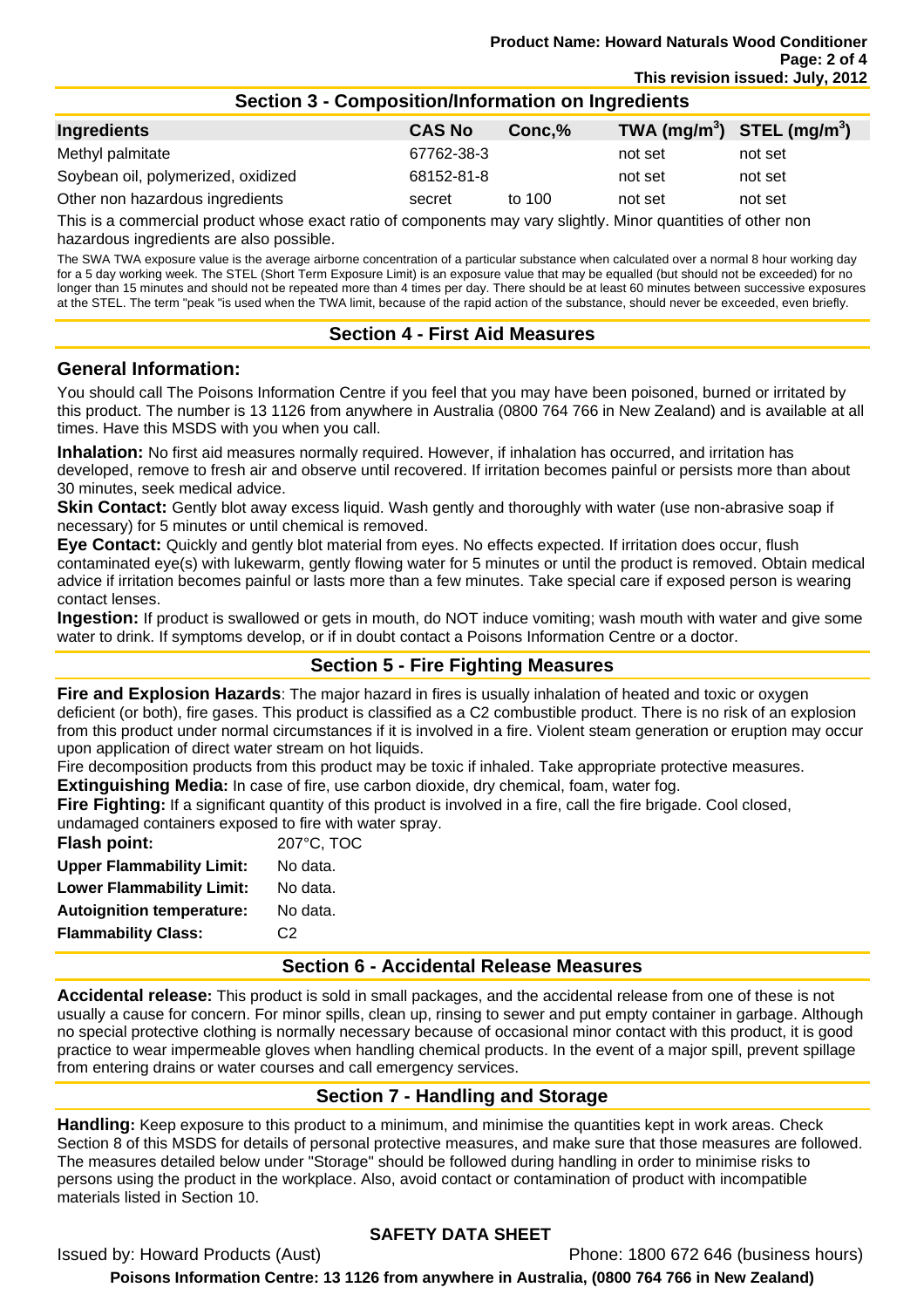#### **Product Name: Howard Naturals Wood Conditioner Page: 3 of 4 This revision issued: July, 2012**

**Storage:** Note that this product is combustible and therefore, for Storage, meets the definition of Dangerous Goods in some states. If you store large quantities (tonnes) of such products, we suggest that you consult your state's Dangerous Goods authority in order to clarify your obligations regarding their storage.

Store packages of this product in a cool place. Make sure that containers of this product are kept tightly closed. Keep containers dry and away from water. Make sure that the product does not come into contact with substances listed under "Incompatibilities" in Section 10. Some liquid preparations settle or separate on standing and may require stirring before use. Check packaging - there may be further storage instructions on the label.

# **Section 8 - Exposure Controls and Personal Protection**

The following Australian Standards will provide general advice regarding safety clothing and equipment: Respiratory equipment: **AS/NZS 1715**, Protective Gloves: **AS 2161**, Occupational Protective Clothing: AS/NZS 4501 set 2008, Industrial Eye Protection: **AS1336** and **AS/NZS 1337**, Occupational Protective Footwear: **AS/NZS2210**.

## **SWA Exposure Limits TWA (mg/m<sup>3</sup>**

**) STEL (mg/m<sup>3</sup> )** 

Exposure limits have not been established by SWA for any of the significant ingredients in this product.

No special equipment is usually needed when occasionally handling small quantities. The following instructions are for bulk handling or where regular exposure in an occupational setting occurs without proper containment systems. **Ventilation:** No special ventilation requirements are normally necessary for this product. However make sure that the work environment remains clean and that vapours and mists are minimised.

**Eye Protection:** Eye protection such as protective glasses or goggles is recommended when this product is being used.

**Skin Protection:** You should avoid contact even with mild skin irritants. Therefore you should wear suitable impervious elbow-length gloves and facial protection when handling this product. See below for suitable material types.

**Protective Material Types:** There is no specific recommendation for any particular protective material type. **Respirator:** Usually, no respirator is necessary when using this product. However, if you have any doubts consult the Australian Standard mentioned above. Otherwise, not normally necessary.

# **Section 9 - Physical and Chemical Properties:**

| <b>Physical Description &amp; colour:</b> | Thick peach coloured gel.                      |
|-------------------------------------------|------------------------------------------------|
| Odour:                                    | Slight odour.                                  |
| <b>Boiling Point:</b>                     | $>280^{\circ}$ C at 100kPa                     |
| <b>Freezing/Melting Point:</b>            | Approx 20°C                                    |
| <b>Volatiles:</b>                         | No specific data. Expected to be low at 100°C. |
| <b>Vapour Pressure:</b>                   | Negligible at normal ambient temperatures.     |
| <b>Vapour Density:</b>                    | No data.                                       |
| <b>Specific Gravity:</b>                  | 0.869                                          |
| <b>Water Solubility:</b>                  | Insoluble.                                     |
| pH:                                       | 3.66 (as supplied)                             |
| <b>Volatility:</b>                        | No data.                                       |
| <b>Odour Threshold:</b>                   | No data.                                       |
| <b>Evaporation Rate:</b>                  | No data.                                       |
| <b>Coeff Oil/water Distribution:</b>      | No data                                        |
| <b>Autoignition temp:</b>                 | No data.                                       |

# **Section 10 - Stability and Reactivity**

**Reactivity:** This product is unlikely to react or decompose under normal storage conditions. However, if you have any doubts, contact the supplier for advice on shelf life properties.

**Conditions to Avoid:** This product should be kept in a cool place, preferably below 30°C. Keep containers tightly closed. Containers should be kept dry.

**Incompatibilities:** oxidising agents.

**Fire Decomposition:** Combustion forms carbon dioxide, and if incomplete, carbon monoxide and possibly smoke. Water is also formed. Carbon monoxide poisoning produces headache, weakness, nausea, dizziness, confusion, dimness of vision, disturbance of judgment, and unconsciousness followed by coma and death.

**Polymerisation:** This product will not undergo polymerisation reactions.

# **Section 11 - Toxicological Information**

**Local Effects:** 

**Target Organs:** There is no data to hand indicating any particular target organs.

## **SAFETY DATA SHEET**

Issued by: Howard Products (Aust) Phone: 1800 672 646 (business hours)

**Poisons Information Centre: 13 1126 from anywhere in Australia, (0800 764 766 in New Zealand)**